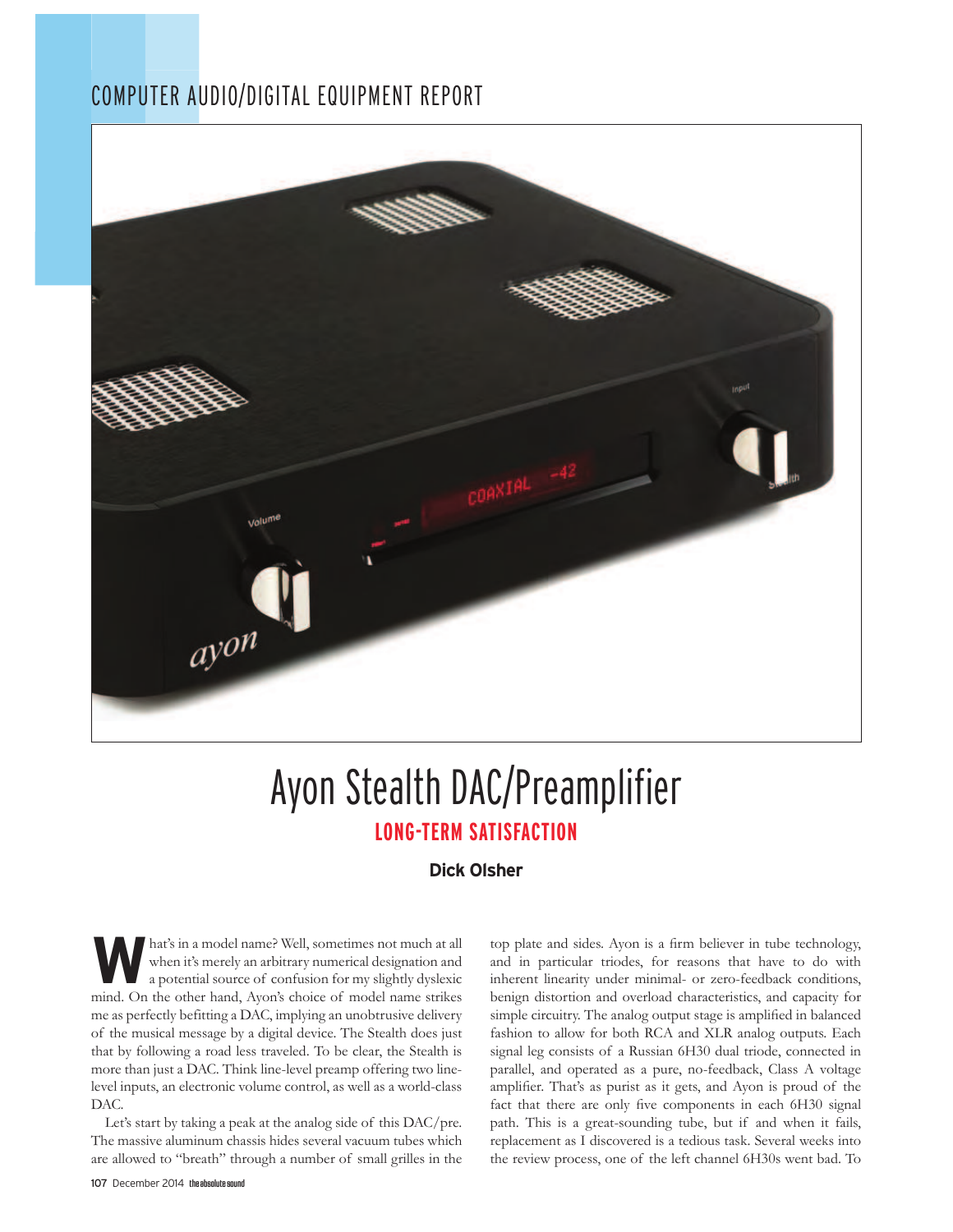## COMPUTER AUDIO/DIGITAL EQUIPMENT REPORT - AYON STEALTH DAC/PREAMPLIFIER

remove the top panel requires loosening ten Allen-head screws through access holes in the bottom panel. As compensation, you get to ogle the beautiful hand-assembled internals.

All filament supplies are DC, and voltage levels are regulated. There is also an automatic tube soft-start during each turn-on cycle. Voltage gain can be toggled on the back panel between low-gain (2.5V) and high-gain (5V) settings. The power supply features two power transformers and a choke-coupled filter bank. I was surprised to learn that the Stealth is tube rectified. A quartet of Chinese 6Z4 rectifier tubes is connected as a bridge rectifier. This is not the cheapest scheme to implement, and the question that comes to mind is why tube rectifiers in a digital device? The answer, according to Ayon, is because this approach sounds more dynamic than any other means of rectification. That alone should inform you about Ayon's commitment to the best technical solutions irrespective of cost.

A Cirrus Logic CS8416 192kHz receiver chip decodes incoming PCM digital data from the coaxial, BNC, TosLink, I'S, and AES/ EBU inputs. An XMOS asynchronous USB input accommodates up to 24/192kHz PCM data. Indicators on the right side of the display show the incoming PCM frequency rate: 44.1, 48, 88.2, 96, 176.4, or 192kHz. Incoming SPDIF data can be upsampled to 24/192kHz. This feature can be "switched" on and off on the remote control. All sample-rate conversion is performed by a Burr-Brown SRC4193 asynchronous sample-rate converter timed by an external crystal clock oscillator operating at 24.575MHz. DSD inputs include two BNC (DSD-L and DSD-R) digital inputs and one BNC for word clock. In addition, the Stealth is also outfitted with one optional I'S DSD-over-PCM (DoP) digital input. I'm not that sophisticated a digital user. Hence, the scope of the review was limited to PCM data inputs, either PCM digital out from a Sony XA-5400ES SACD player or USB input from my MacBook Pro computer running Amarra V2.6 software.

The DAC chipset is the highly regarded ESS Sabre ES9018, a 32-bit audio DAC that features ultra-low distortion levels, a time-domain jitter eliminator, and integrated DSP functions. Customizable filter characteristics allow for user-programmable filters with custom roll-off slopes. The Filter button on the remote allows selection of either Filter 1 (slow roll-off) or Filter 2 (fast roll-off). Filter 1 is said to sound a bit smoother than Filter 2, which is characterized by Ayon as being a bit more analytical. I suspect that your ultimate preference would be systemdependent; however in the context of the ENIGMAcoustics Mythology M1 loudspeaker, I had a clear preference for Filter 2. I found it to be simply more resolving of microdynamic nuances and more incisive spatially. Filter 1 did sound smoother but at the cost of homogenizing spatial outlines and dissipating some dynamic tension. I also had a clear preference for upsampling 44.1kHz PCM data to 24/192kHz. Taken together, the resulting presentation was not only more spacious and better focused, but also dug a bit more deeply into the mix and retrieved more ambient information. It's easy enough to click these buttons on the remote and experiment in real time to determine what sounds best in your system.

The volume control is based on the Texas Instruments (Burr-Brown Division) PGA2320 IC, a digitally controlled analog volume control designed specifically for professional and highend consumer-audio applications. Internal operational amplifier stages are used to generate an attenuation/gain range of -95.5dB to 31.5dB. According to Ayon, this control is strictly used for analog signal attenuation with all of the gain being developed in the tube linestage. Thus, the display volume range is from  $0$  (max volume) to -60 (minimum volume) in 1dB steps. There is also a built-in balance function accessible from the remote that allows left-right channel attenuation in 1dB steps up to a total of 6dB.

I've run the Stealth directly into a power amp and have found its volume control to exhibit low coloration levels. I love its functionality; nevertheless, the question of how the PGA2320 compares to a conventional resistive potentiometer deserved an answer. It turns out that the Stealth's volume control can be bypassed by switching over to Fixed Volume mode on the remote control, in which case the audio signal goes directly to the analog output stage. I connected the Stealth to the PrimaLuna DiaLogue Premium line preamplifier with its conventional Alps Blue Velvet motorized conductive-plastic potentiometer. I was then able to switch between Fixed and Variable volume modes on the Stealth and at equal volume levels try to discern any sonic difference with the PGA2320 in and out of the signal path. Although not necessarily a definite test, I did prefer listening with the Stealth in Fixed (2.5V) volume mode. There were improvements in spatial presentation (depth perspective and image outline separation). Additionally, the treble range was a bit purer sounding. These results suggest that the Stealth's volume control does introduce a slight solid-state sonic signature.

It didn't take me long to realize that I was in the company of a superb DAC, one that was free from annoying digital artifacts and that could flesh out tone colors with startling realism. One of the hardest things for a DAC to get right is violin overtones, especially on recordings that are less than perfect. Many DACs don't react well to recording hot spots adding spurious grain, hash, and even sizzle to the reproduction. Not a pleasant phenomenon

#### **SPECS & PRICING**

Inputs: One each coax SPDIF, BNC SPDIF, AES/EBU, USB, <sup>2</sup>S, TosLink; three BNC jacks for DSD

**Outputs: Unbalanced on RCA** jacks, balanced on XLR jacks Output impedance: 300 ohms (balanced or unbalanced) Total harmonic distortion:

< 0.002% at 1kHz Power consumption: 55W Dimensions: 48 x 11 x 40cm Weight: 16 kg Price: \$10,600

**AYON AUDIO USA** 8390 E. Via De Ventura, F110-194

Scottsdale, AZ 85258 (888) 593-8477 ayonaudiousa.com

**ASSOCIATED EQUIPMENT ENIGMAcoustics Mythology M1** and Basszilla Platinum Edition Mk2 loudspeakers: Lamm Audio M1.2 Reference and Carver Cherry 180 monoblock amplifiers, PrimaLuna Dialogue Premium line preamplifier; FMS Nexus-2, Wire World, and Kimber KCAG interconnects; Acoustic Zen Hologram speaker cable; Sound Application power line conditioners